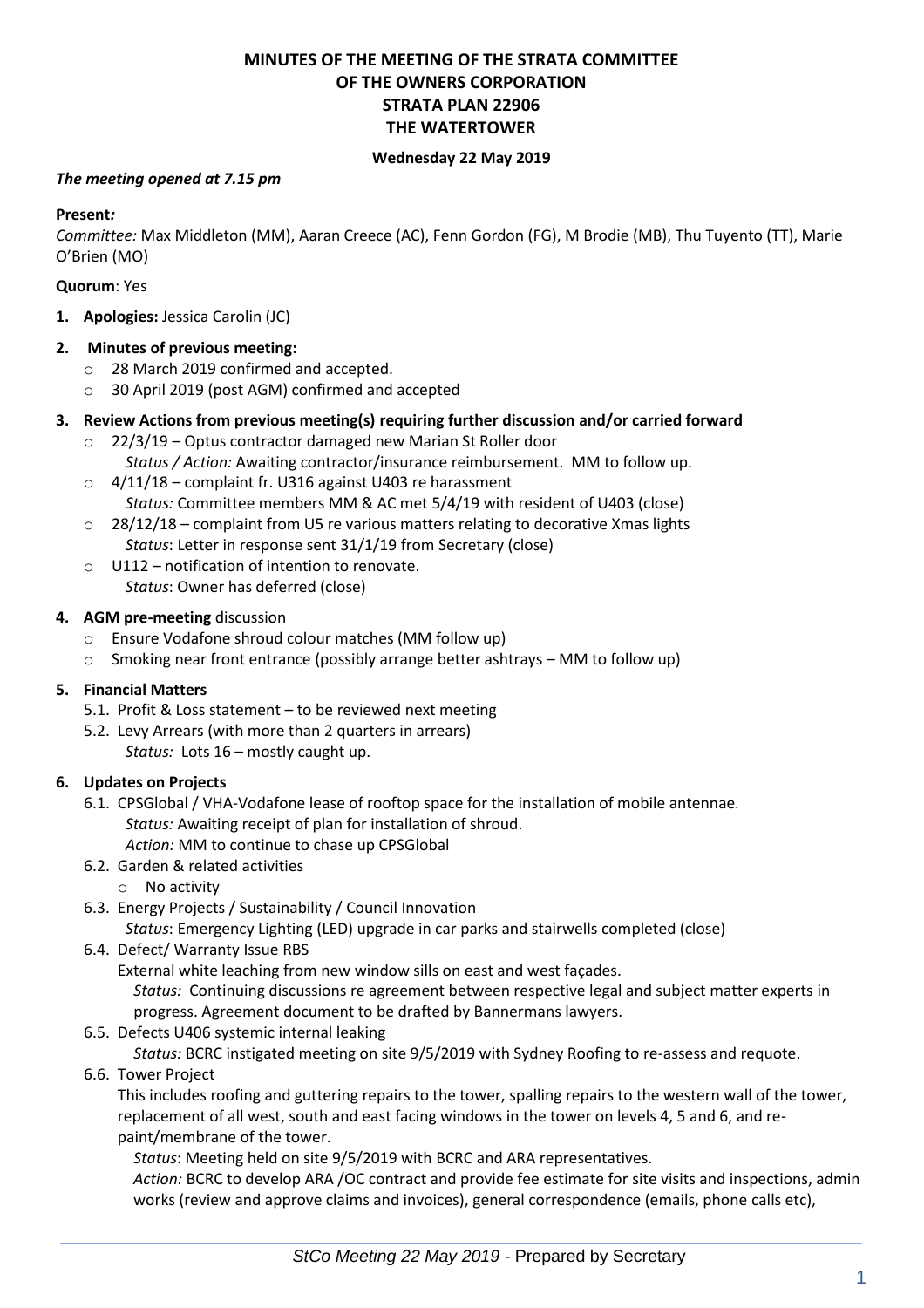review of product, manufactures specifications, RFI's, Quality checks and review at hold points. *Next steps*: Contract to be agreed, delivered and executed.

- 6.7. Swimming pool re-paint.
	- Painting contractor attended meeting.

*Agreed*: Colour to be "Adriatic Blue"

*Status*: MM to arrange timing and advise residents that pool area will be closed for a few weeks.

6.8. Lift Upgrade:

Input from Electra Lift in response to request for additional information on logistics and timing reviewed (The second tender "Liftronics" did not respond to request for further information.)

*Agreed*: Proceed with Electra Lift as per the Lift Services Upgrade proposal dated 13/2/2019 for \$172,750 + \$860 (respray landing doors) + \$1,330 (reclad landing doors) + \$4,890 (compliant stretcher recess) = \$179,830. (Note that this does not include variations for unforeseen items that may occur during the upgrade as shown in the proposal which will appended and form part of the contract.) *Action*: MM to advise Electra that tender accepted and request draft contract.

Next *Steps*: Committee to consider design options, timing and interruption logistics with Electra Lift.

## **7. Building Management & Maintenance**

- 7.1. Plumbing / water leaking issues
	- o U601 *water* penetration from roof/gutter needs urgent attention *Status*: Internals to be rectified after completion of Tower Project.
- 7.2. Skylights (3<sup>rd</sup> floor west) need servicing (rubbing back, repaint/revarnish and resealing) *Status:* Completed (close)
- 7.3. Mirvac/Council roads works.
	- o MM/MB on behalf of Owners Corporation halted works due to severe vibration and requested Mirvac to undertake a dilapidation survey.

*Action:* MM/MB to follow up Mirvac for post-dilapidation when all works are completed

## 7.4. Window Cleaning

*Agreed:* to proceed with abseiling means of cleaning external facing windows, subject to timing of defect works/scaffolding.

*Action*: MM to engage ARA at appropriate time.

## **8. Strata Administration & Compliance**

- 8.1. Review ongoing contracts:
	- o Cleaning contract.
		- *Agreed*: Contract confirmed with 5% fee incr. in alignment with 2019 budget
	- o Building Management contract. (Note: MM left meeting while this was reviewed/discussed) *Agreed*: Contract with some changes including additional project management confirmed with 5% fee
- incr. in alignment with 2019 budget 8.2. Standing order for additional / agreed work by committee members
	- *Agreed:* Rate amended from \$35.00 to \$37.50 per hour

# **9. Other incidents/activities/complaints, etc.**

- o 22/3/19 Optus contractor damaged new Marian St Roller door *Status:* Awaiting contractor/insurance reimbursement. MM to follow up.
- $\circ$  24/4/19 U5 re Rosehill roller door noise. *Action confirmed:* MM arranged for contractor to rectify (close).

## **10. Inward correspondence received (not previously covered or in pipeline) requiring review/decisions/noting**

o U501- window leaks reported. MM responded 18/2/2019 with details of Tower project (close)

## **11. Other New Business**

- o ATP/Mirvac / Council Community Liaison.
- o Road closures and works updates noted
- o Transport NSW proposed station upgrade *Action:* MM to arrange/facilitate residents meeting with TNSW delegates for Monday 3 June 2019.

## **12. Next meetings:**

o Strata Committee: 23/7/2019

## *The meeting closed at 7.55pm*